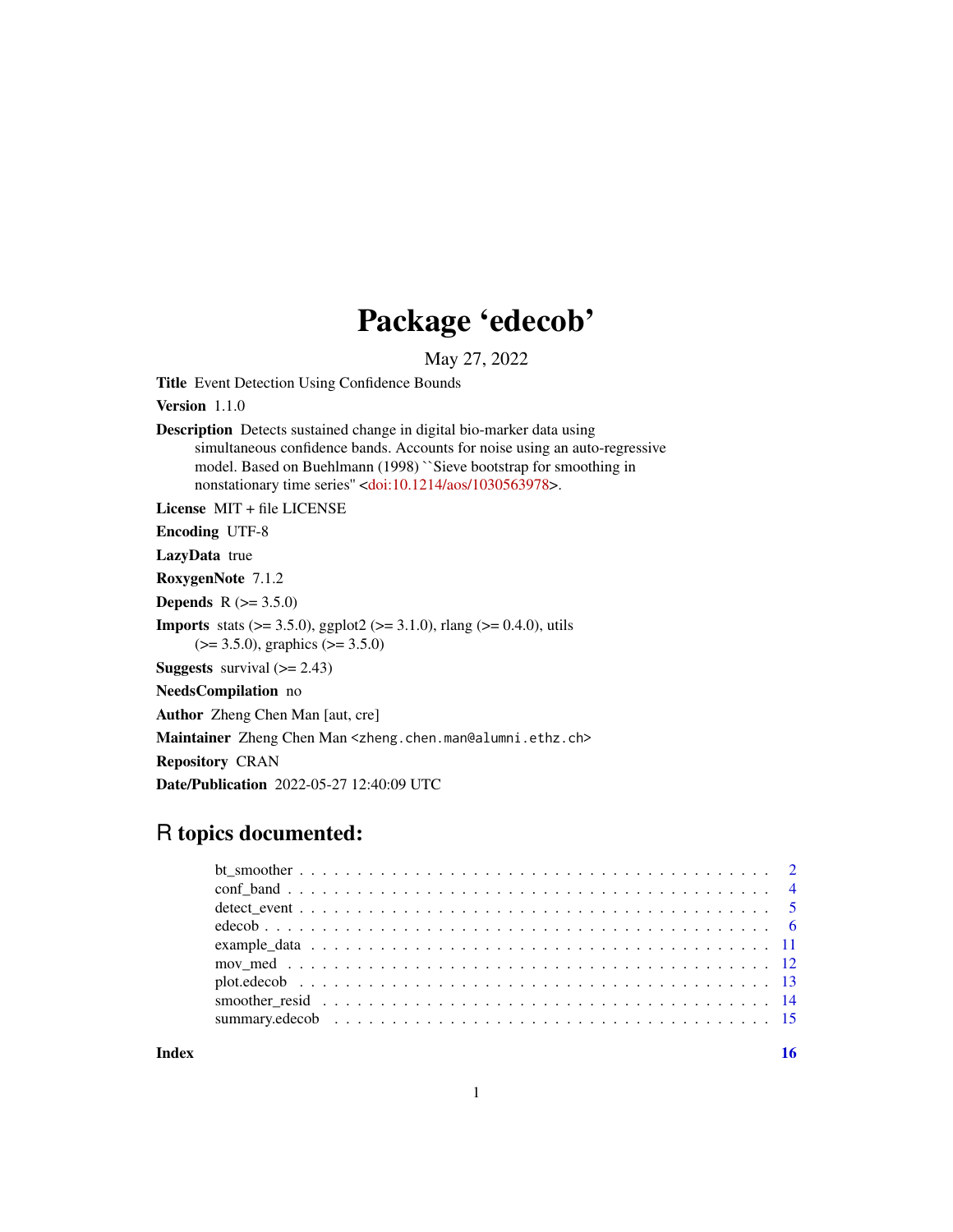<span id="page-1-0"></span>

#### Description

First, fit an autoregressive model on the residuals of the smoother. Then bootstrap the errors of the autoregressive model. Afterwards, reconstruct the measurements by adding the bootstrapped error, the autoregressive model, and the smoother. We can again calculate the smoother using these reconstructed measurements to obtain the bootstrapped smoother (which can later be used to construct the simultaneous confidence bounds). For details see below.

#### Usage

```
bt_smoother(
  data,
  smoother,
  resample_method,
  smoother_pts,
  resid,
  bt_tot_rep,
  ...
)
```

| data            | A data frame in long format containing the data for which events is to be de-<br>tected. This means that each measurement corresponds to a row and the columns<br>are (in order): source (the device or person from which the data was collected),<br>point in time, and measurement value. If custom detection bounds are chosen,<br>the folloing two columns must be added: lower detection bound, and upper de-<br>tection bound. |
|-----------------|--------------------------------------------------------------------------------------------------------------------------------------------------------------------------------------------------------------------------------------------------------------------------------------------------------------------------------------------------------------------------------------------------------------------------------------|
|                 | The source is expected to be a string; the time point are integers; measurements,<br>and detection bounds are expected to be numerical. The detection bounds are in<br>absolute value in the same unit as the values and each is expected to be identical<br>for the same source.                                                                                                                                                    |
|                 | In case detection is wanted for a one sided change (e.g. give an event if the<br>confidence bounds drop below a threshold) then the upper or lower detection<br>bound can be chosen to be Inf or -Inf respectively.                                                                                                                                                                                                                  |
| smoother        | A string specifying which smoother is to be used. Use mov_med for the moving<br>median. When using the moving median, the parameter med_win must be given<br>to specify the size of the window over which the moving median is to be taken.<br>Defaults to the moving median.                                                                                                                                                        |
| resample_method |                                                                                                                                                                                                                                                                                                                                                                                                                                      |
|                 | A string that determines how to resample the errors of the autoregression for the<br>bootstrap. Default is all, meaning that the epsilon of a certain time point are<br>resampled from all time points. past only considers epsilon corresponding to a                                                                                                                                                                               |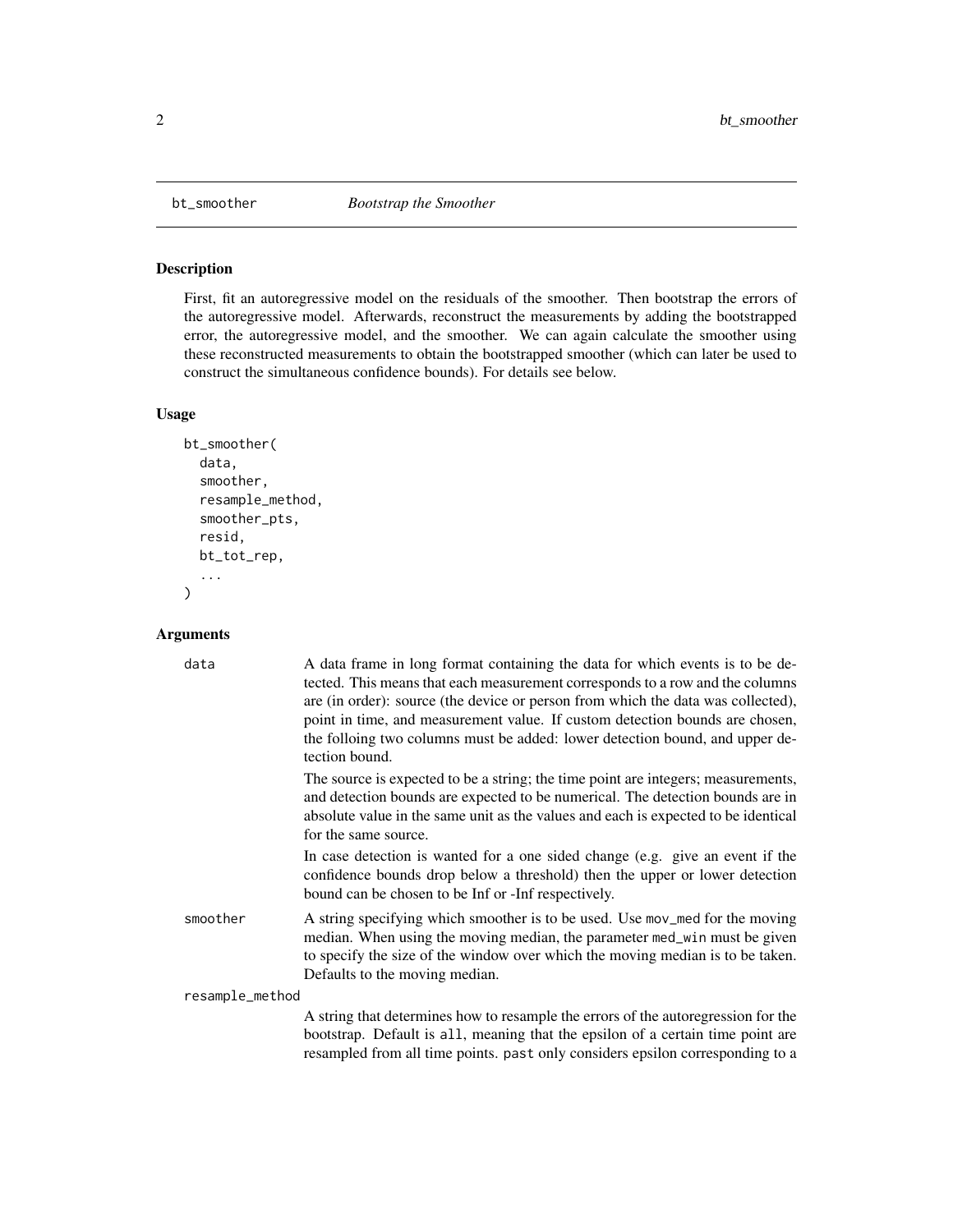<span id="page-2-0"></span>

|              | time point prior to the one being resampled. window resamples the epsilon from<br>the window from which the moving median is taken.                                                                                              |
|--------------|----------------------------------------------------------------------------------------------------------------------------------------------------------------------------------------------------------------------------------|
| smoother_pts | A data frame containing the smoother with columns time_point and value. Prefer-<br>ably the output of one of the smoother functions within this package.                                                                         |
| resid        | A vector of the same length as the number of rows of data containing the dif-<br>ference between the smoother and the measurements. Preferably the output of<br>smoother_resid.                                                  |
| bt_tot_rep   | The number of iterations for the bootstrap computation. Because of run time, it<br>is recommended to keep this number below 500. Defaults to 100.                                                                                |
|              | Additional parameters to be given to the function. Possible parameters for the<br>model are order and min_pts_in_win. For the moving median, a med_win is<br>required. When resampling from window, a resample_win may be given. |
|              | The parameter min_pts_in_win defines the minimal number of measurements<br>required to be in the time window for the median to be calculated. Defaults to 1.                                                                     |
|              | If the parameter order is given, that number will be the (maximal) order of<br>the autoregressive model. If no order is given, it will be determined using the<br>Akaike information criterion.                                  |
|              | When the moving median is used as the smoother, med_win is expected. If no<br>med_win is given, it will default to c(-42, 42).                                                                                                   |
|              | When resampling from window, one can choose the window size for the resam-<br>pling window with resample_win by giving a window like e.g. c(-14, 14)                                                                             |

#### Details

An autoregressive (AR) model is used for the residuals of the smoother:

$$
Y(t) = S(t) + \eta(t)
$$

$$
\eta(t) = \sum_{j=1}^{p} \phi_j \eta(t - j) + \epsilon
$$

where t is the point in time,  $Y(t)$  the data point,  $S(t)$  a smoother,  $\eta(t)$  the residual of the smoother, p the order of the AR model,  $\phi_j$  the coefficients of the AR model, and  $\epsilon$  the error of the AR model. The bootstrap procedure is as follows:

- 1. Compute the smoother  $S(t)$ .
- 2. Compute the residuals  $\eta(t_i) = Y(t_i) S(t_i)$ .
- 3. Fit an AR(p) model to  $\eta(t_i)$  to obtain the coefficients  $\phi_1, \dots, \phi_p$  and residuals  $\epsilon(t_i) = \eta(t_i) \eta(t_i)$  $\sum_{j=1}^{p} \phi_j \eta(t_i - t_{i-j}).$
- 4. Resample  $\epsilon(t_i)$ ∗ from  $\epsilon(t_{p+1}), \ldots, \epsilon(t_n)$  to obtain

$$
Y(t_i)*=S(t_i)+\eta(t_i)*
$$

where

$$
\eta(t_i) * = \sum_{j=1}^p \phi_j \eta(t_{i-j}) * + \epsilon(t_{i-j}) *.
$$

- 5. Compute  $S(.)^* = g(Y(t_1),..., Y(t_n))$  where g is the function with which the smoother is calculated.
- 6. Repeat steps 4 and 5 bt\_tot\_rep times.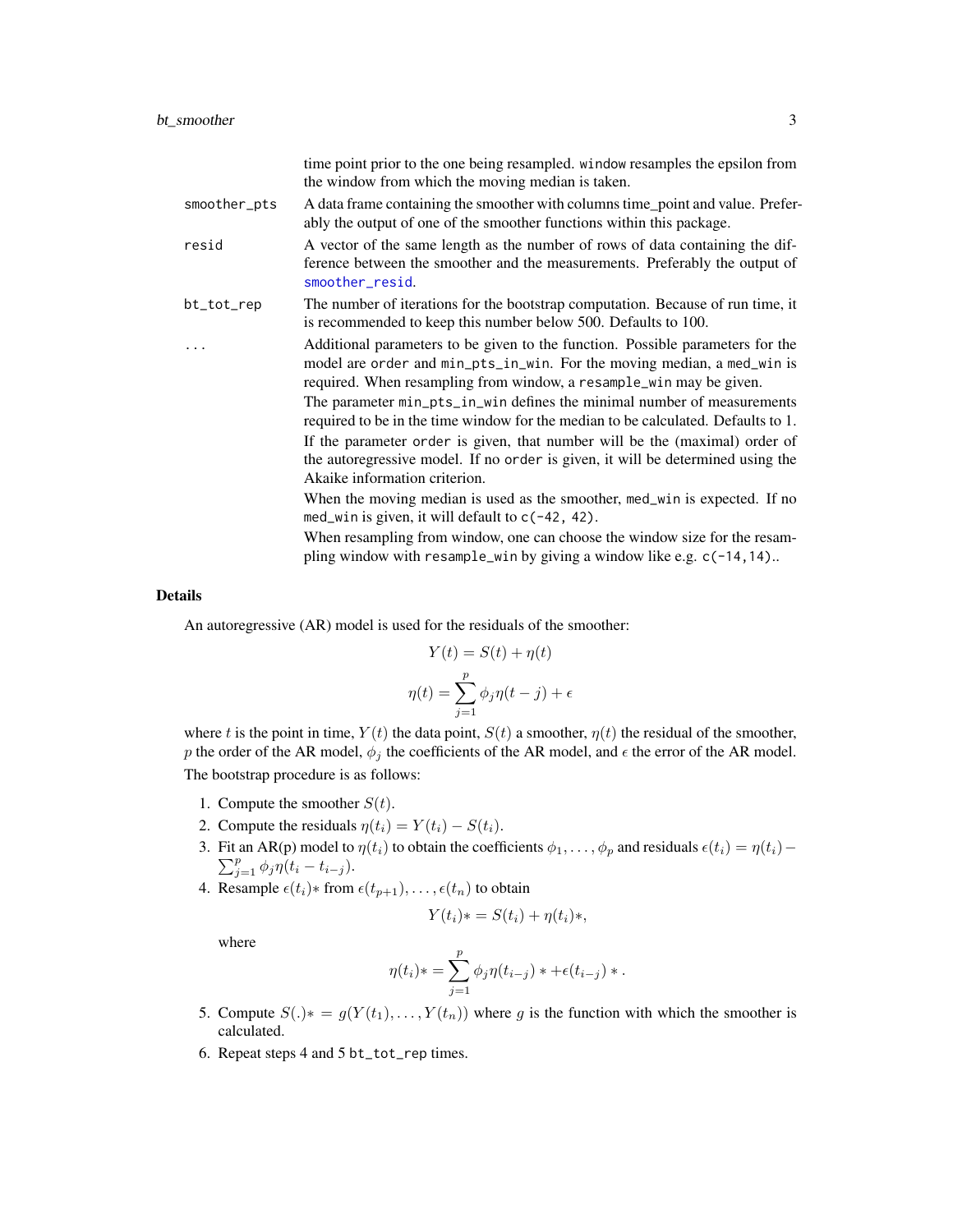#### <span id="page-3-0"></span>Value

A data frame containing the bootstrap repetitions of the smoother. The column are subject identifier, time point, value, and the bootstrap repetition the value corrsponds to.

#### References

Bühlmann, P. (1998). Sieve Bootstrap for Smoothing in Nonstationary Time Series. *The Annals of Statistics*, 26(1), 48-83.

<span id="page-3-1"></span>

conf\_band *Confidence Bounds of the Smoother*

#### Description

Calculate the confidence bounds of the smoother function using the bootstrap.

#### Usage

```
conf_band(bt_smoother, smoother_pts, bt_tot_rep, conf_band_lvl)
```
#### Arguments

| bt_smoother   | A data frame containing the bootstrapped smoother. Use the output of bt_smoother.                                                                                                     |
|---------------|---------------------------------------------------------------------------------------------------------------------------------------------------------------------------------------|
| smoother_pts  | A data frame containing the smoother. Preferably the output of one of the<br>smoother functions included in this package.                                                             |
| bt_tot_rep    | The number of iterations for the bootstrap computation. Because of run time, it<br>is recommended to keep this number below 500. Defaults to 100.                                     |
| conf_band_lvl | The confidence level for the simultaneous confidence bands. Defaults to 0.95.<br>When detection of events using only the smoother is desired, conf band 1v1<br>can be chosen to be 0. |

#### Details

The procedure is as follows:

1. We compute the quantiles

$$
q_x(t_i), q_{1-x}(t_i) = 1, \ldots, N
$$

where

$$
q_x(t_i) = \inf \{ u; P^*[S(t_i)]_b^* - S(t_i) \le u \} \ge x \}
$$

is a pointwise bootstrap quantile,  $S(t_i)$ <sup>\*</sup> the bootstrapped smoother, and N the number of measurements or rows in data, in our case the number of rows.

2. We vary the pointwise error  $x$  until

$$
P^*[q_x(t_i) \leq S(t_i)_b^* - S(t_i) \leq q_{1-x}(t_i) \forall i = 1, ..., N] \approx 1 - \alpha.
$$

In other words, until the ratio of bootstrap curves that have all their points within  $[q_x(t_i), q_{1-x}(t_i)]$ is approximately  $1 - \alpha$ .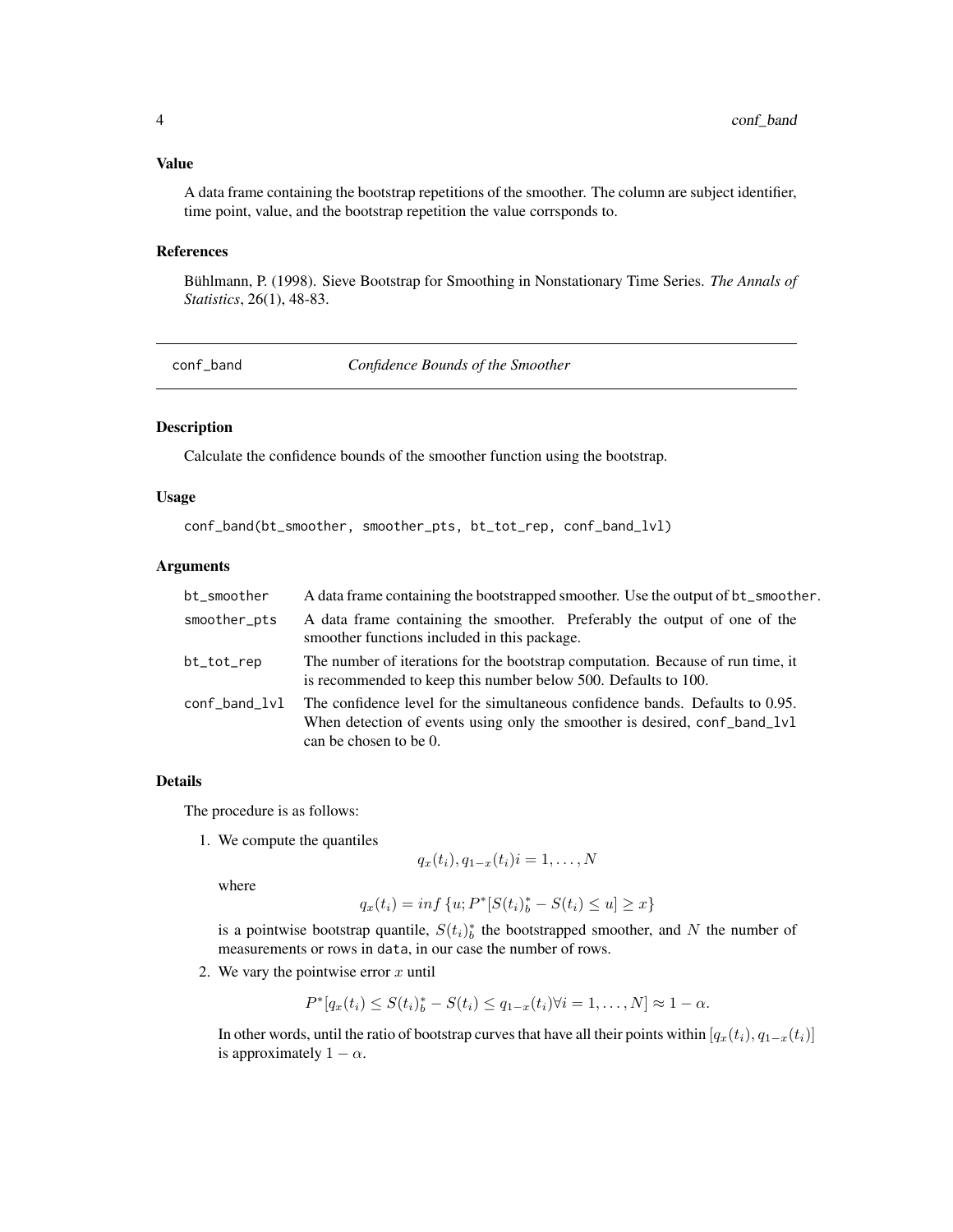#### <span id="page-4-0"></span>detect\_event 5

3. We define

$$
I_n(t_i) = [S(t_i) + q_x(t_i), S(t_i) + q_{1-x}(t_i)] \forall i = 1, ..., N
$$

the confidence bounds. Then  $I_n(t_i)$ ;  $i = 1, ..., N$  is a consistent simultaneous confidence band of level  $1 - \alpha$ .

#### Value

A data frame containing the upper confidence bound, the lower confidence bound, and the time point corresponding to the bounds.

#### References

Bühlmann, P. (1998). Sieve Bootstrap for Smoothing in Nonstationary Time Series. *The Annals of Statistics*, 26(1), 48-83.

detect\_event *Detect Events*

#### Description

Detect events using the confidence bounds. An event is detected if all the points of the upper or lower bound of the confidence band are below or above the threshold for  $min\_change\_dur$  consecutive days.

#### Usage

```
detect_event(conf_band, detec_lower, detec_upper, min_change_dur)
```
#### Arguments

| conf_band   | A data frame containing the confidence bounds. Ideally the output of conf band.                                                                                                          |
|-------------|------------------------------------------------------------------------------------------------------------------------------------------------------------------------------------------|
| detec_lower | The lower detection bound in the same units as the values in data.                                                                                                                       |
| detec_upper | The upper detection bound in the same units as the values in data.                                                                                                                       |
|             | min_change_dur The minimal number of days that the confidence bounds need to stay inside the<br>detection bounds in order for an event to be detected. Defaults to 84, i.e. 12<br>weeks. |

#### Value

A list of four values:

event\_detected gives whether an event was detected event\_onset gives the time\_point at which the event was detected event\_duration gives the duration the event is sustained event\_stop gives whether the detected event is censored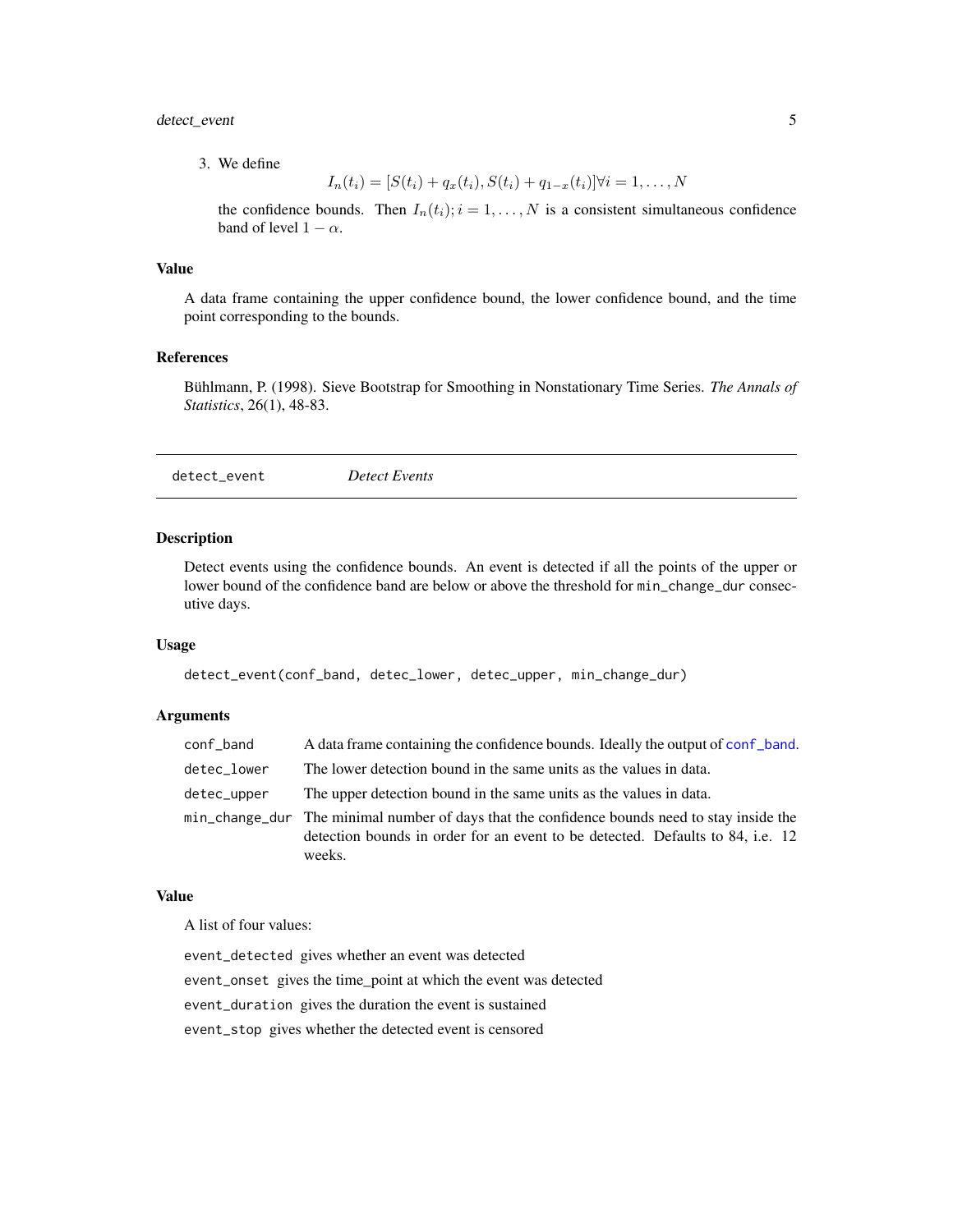#### <span id="page-5-0"></span>Description

Calculate a smoother of longitudinal data of the same measure and bootstrap the errors of the autoregressive model fitted on the smoother to form simultaneous confidence bounds of a certain level (mathematical details below). Define an event if the simultaneous confidence bound is within a chosen interval for a predefined amount of time. When data from multiple sources is provided, the calculation will be done separately for each source.

#### Usage

```
edecob(
  data,
  smoother = "mov_med",
  resample_method = "all",
  min_change_dur = 84,
  conf\_band\_lvl = 0.95,
  bt\_tot\_rep = 100,
  time_unit = "day",
  \text{detect} = \text{"below",}detect_factor = 1,
  bline_period = 14,
  ...
)
```

| data     | A data frame in long format containing the data for which events is to be de-<br>tected. This means that each measurement corresponds to a row and the columns<br>are (in order): source (the device or person from which the data was collected),<br>point in time, and measurement value. If custom detection bounds are chosen,<br>the folloing two columns must be added: lower detection bound, and upper de-<br>tection bound. |
|----------|--------------------------------------------------------------------------------------------------------------------------------------------------------------------------------------------------------------------------------------------------------------------------------------------------------------------------------------------------------------------------------------------------------------------------------------|
|          | The source is expected to be a string; the time point are integers; measurements,<br>and detection bounds are expected to be numerical. The detection bounds are in<br>absolute value in the same unit as the values and each is expected to be identical<br>for the same source.                                                                                                                                                    |
|          | In case detection is wanted for a one sided change (e.g. give an event if the<br>confidence bounds drop below a threshold) then the upper or lower detection<br>bound can be chosen to be Inf or -Inf respectively.                                                                                                                                                                                                                  |
| smoother | A string specifying which smoother is to be used. Use mov_med for the moving<br>median. When using the moving median, the parameter med_win must be given<br>to specify the size of the window over which the moving median is to be taken.<br>Defaults to the moving median.                                                                                                                                                        |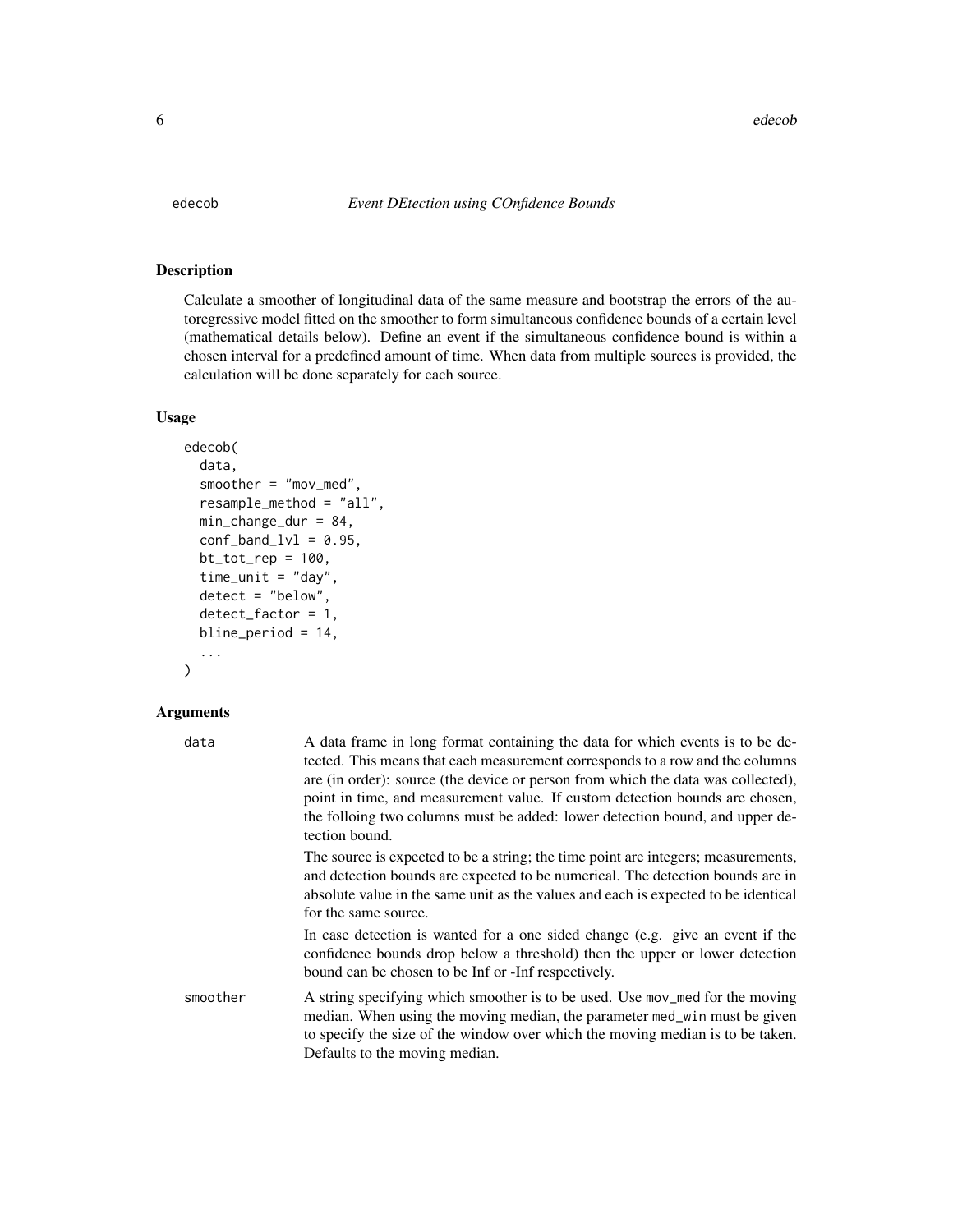#### edecob 7 and 2008 and 2008 and 2008 and 2008 and 2008 and 2008 and 2008 and 2008 and 2008 and 2008 and 2008 and 2008 and 2008 and 2008 and 2008 and 2008 and 2008 and 2008 and 2008 and 2008 and 2008 and 2008 and 2008 and 20

| resample_method |                                                                                                                                                                                                                                                                                                                                                                                                                                                                                                                                                                                                                                                                                                                                                                                                                                                                                               |  |
|-----------------|-----------------------------------------------------------------------------------------------------------------------------------------------------------------------------------------------------------------------------------------------------------------------------------------------------------------------------------------------------------------------------------------------------------------------------------------------------------------------------------------------------------------------------------------------------------------------------------------------------------------------------------------------------------------------------------------------------------------------------------------------------------------------------------------------------------------------------------------------------------------------------------------------|--|
|                 | A string that determines how to resample the errors of the autoregression for the<br>bootstrap. Default is all, meaning that the epsilon of a certain time point are<br>resampled from all time points. past only considers epsilon corresponding to a<br>time point prior to the one being resampled. window resamples the epsilon from<br>the window from which the moving median is taken.                                                                                                                                                                                                                                                                                                                                                                                                                                                                                                 |  |
| min_change_dur  | The minimal number of days that the confidence bounds need to stay inside the<br>detection bounds in order for an event to be detected. Defaults to 84, i.e. 12<br>weeks.                                                                                                                                                                                                                                                                                                                                                                                                                                                                                                                                                                                                                                                                                                                     |  |
| conf_band_lvl   | The confidence level for the simultaneous confidence bands. Defaults to 0.95.<br>When detection of events using only the smoother is desired, conf_band_lvl<br>can be chosen to be 0.                                                                                                                                                                                                                                                                                                                                                                                                                                                                                                                                                                                                                                                                                                         |  |
| bt_tot_rep      | The number of iterations for the bootstrap computation. Because of run time, it<br>is recommended to keep this number below 500. Defaults to 100.                                                                                                                                                                                                                                                                                                                                                                                                                                                                                                                                                                                                                                                                                                                                             |  |
| time_unit       | A string containing the unit of time used, in singular form. Defaults to day.                                                                                                                                                                                                                                                                                                                                                                                                                                                                                                                                                                                                                                                                                                                                                                                                                 |  |
| detect          | A string specifying how the detection bounds are to be chosen. below, above,<br>and custom can be chosen. below detects decreases in value, above detects<br>increases in value, and custom can be used to manually add detection bounds<br>for each subject. When above or below are used, the detection bound will be x<br>percent above or below the median of the first y days, where x is detect_factor<br>and y is detect period.                                                                                                                                                                                                                                                                                                                                                                                                                                                       |  |
| detect_factor   | A number specifying the factor by which the median of the fist bline_period<br>days is to be multiplied to obtain the detection bounds. E.g. 0.9 sets the detection<br>bound 10 percent below the said median.                                                                                                                                                                                                                                                                                                                                                                                                                                                                                                                                                                                                                                                                                |  |
| bline_period    | A number specifying the number of time units from which data should be taken<br>to calculate the median to obtain the detection bounds.                                                                                                                                                                                                                                                                                                                                                                                                                                                                                                                                                                                                                                                                                                                                                       |  |
|                 | Additional parameters to be given to the function. Possible parameters for the<br>model are order and min_pts_in_win. For the moving median, a med_win is<br>required. When resampling from window, a resample_win may be given.<br>The parameter min_pts_in_win defines the minimal number of measurements<br>required to be in the time window for the median to be calculated. Defaults to 1.<br>If the parameter order is given, that number will be the (maximal) order of<br>the autoregressive model. If no order is given, it will be determined using the<br>Akaike information criterion.<br>When the moving median is used as the smoother, med_win is expected. If no<br>med_win is given, it will default to c(-42, 42).<br>When resampling from window, one can choose the window size for the resam-<br>pling window with resample_win by giving a window like e.g. c(-14, 14) |  |

#### Details

For the moving median, the med\_win is the total size of the window, meaning that for the value corresponding to day x, the data points from day  $x + \text{med\_win}[1]$  to  $x + \text{med\_win}[2]$  will be used for the calculation of the median.

If there is no data for two times med\_win[2]-med\_win[1] consecutive time units, there will be time points at which no confidence bound can be calculated. In this case, it will be assumed that the confidence bound is outside of the detection interval when detecting sustained change.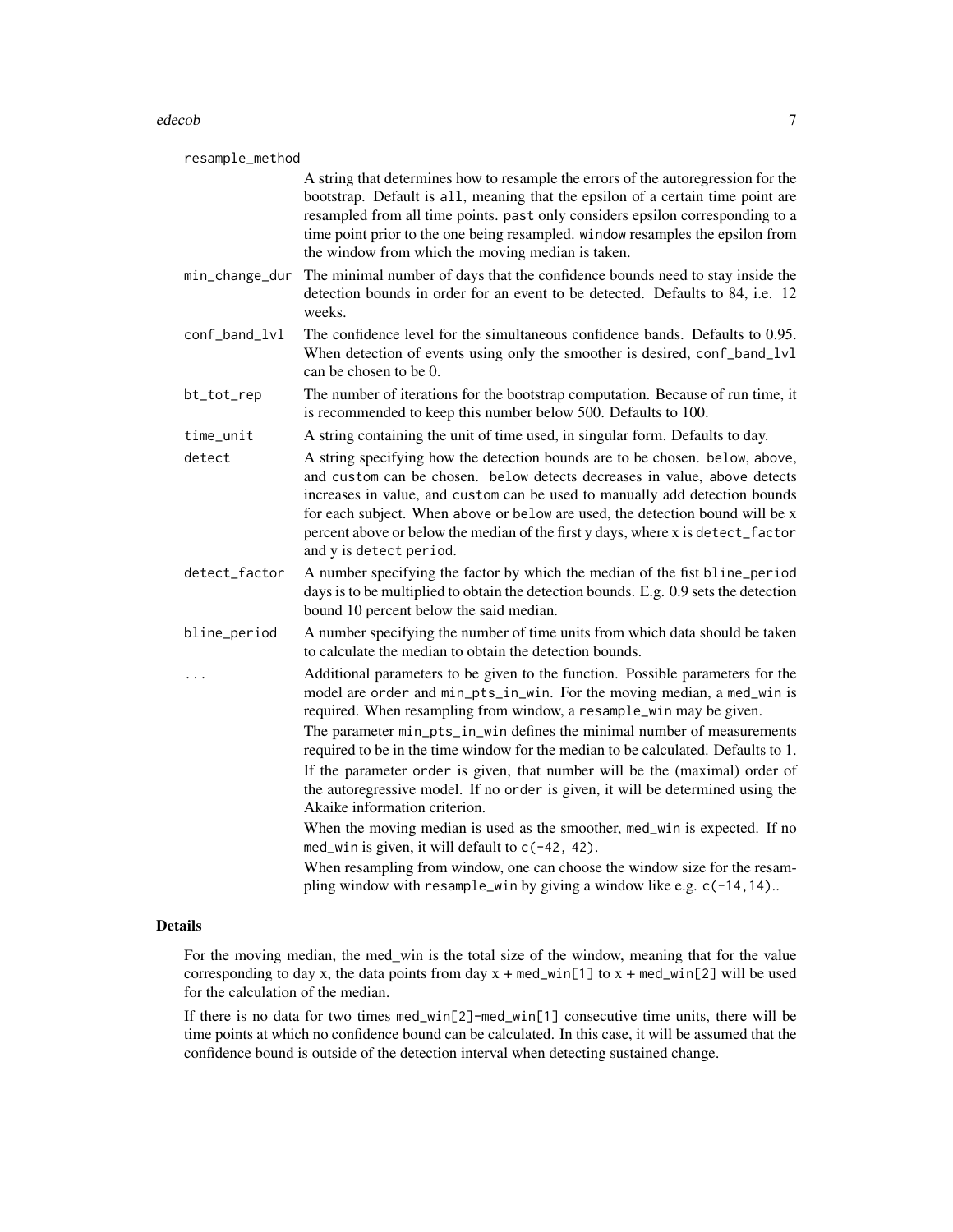In case there are multiple instances where the algorithm would detect a sustained change (i.e. if after the first sustained change the confidence bounds leave the detection interval and then return into it for longer than min\_change\_dur time units) then only the first sustained change would be detected.

Please note that the event onset could be on a date where there are no actual measurements. This can happen when there is a gap in the data. In this case, the confidence bounds will extend into the gap. If the confidence bounds in this period are outside the detection interval and remain outside for the next min\_change\_duration time units, the event onset will be in this gap.

The censoring date is based on the last date where the confidence bounds can be calculated. We do not extend the confidence bounds to the last data point so that the confidence bounds don't change in case we obtain new measurements with time points later than the latest time point at which we have a measurement.

The edecob function runs the functions mov\_med, smoother\_resid, bt\_smoother, conf\_band, and detect\_event in this order for all subjects given. If desired, the functions can also manually be applied for the data to obtain e.g. the confidence bands. Note that in order to run one of these functions, the output of the previous functions are needed.

#### Value

If data contains only a single source, the function returns a list of 13 variables:

- event gives a list with four values: event\_detected, event\_onset, event\_duration, and event\_stop.
	- event\_detected gives whether an event was detected
	- event\_onset gives the first time point at which the upper or lower bound of the confidence band is inside the detection bounds, and after which it stays inside the detection bounds for at least min\_change\_dur consecutive time units
	- event\_duration gives the number of time units the upper or lower bound of the confidence band stays inside the detection bounds after event\_onset
	- event\_stop gives whether the confidence bounds stay inside the detection bounds until the last time point at which we can calculate the confidence bound or not.
- conf\_band gives a data frame containing the confidence bands. The columns are source, time point, lower bound, and upper bound of the confidence band.
- smoother\_pts gives a data frame containing the smoother. The columns are source, time point, and the smoother
- data gives the data but with four additional columns: event\_detected, event\_onset, event\_duration, and event\_stop. They contain the same values as in event.
- detec\_lower gives the lower detection bound.
- detec\_upper gives the upper detection bound.
- smoother gives the smoother used.
- resample\_method gives the resampling method used for the bootstrap.
- min\_change\_dur gives the smallest consecutive number of time units the confidence bounds must stay within the detection bounds in order for an event to be detected.
- conf\_band\_lvl gives the level of the simultaneous confidence band.
- bt\_tot\_rep gives the total amount of bootstrap repetitions performed.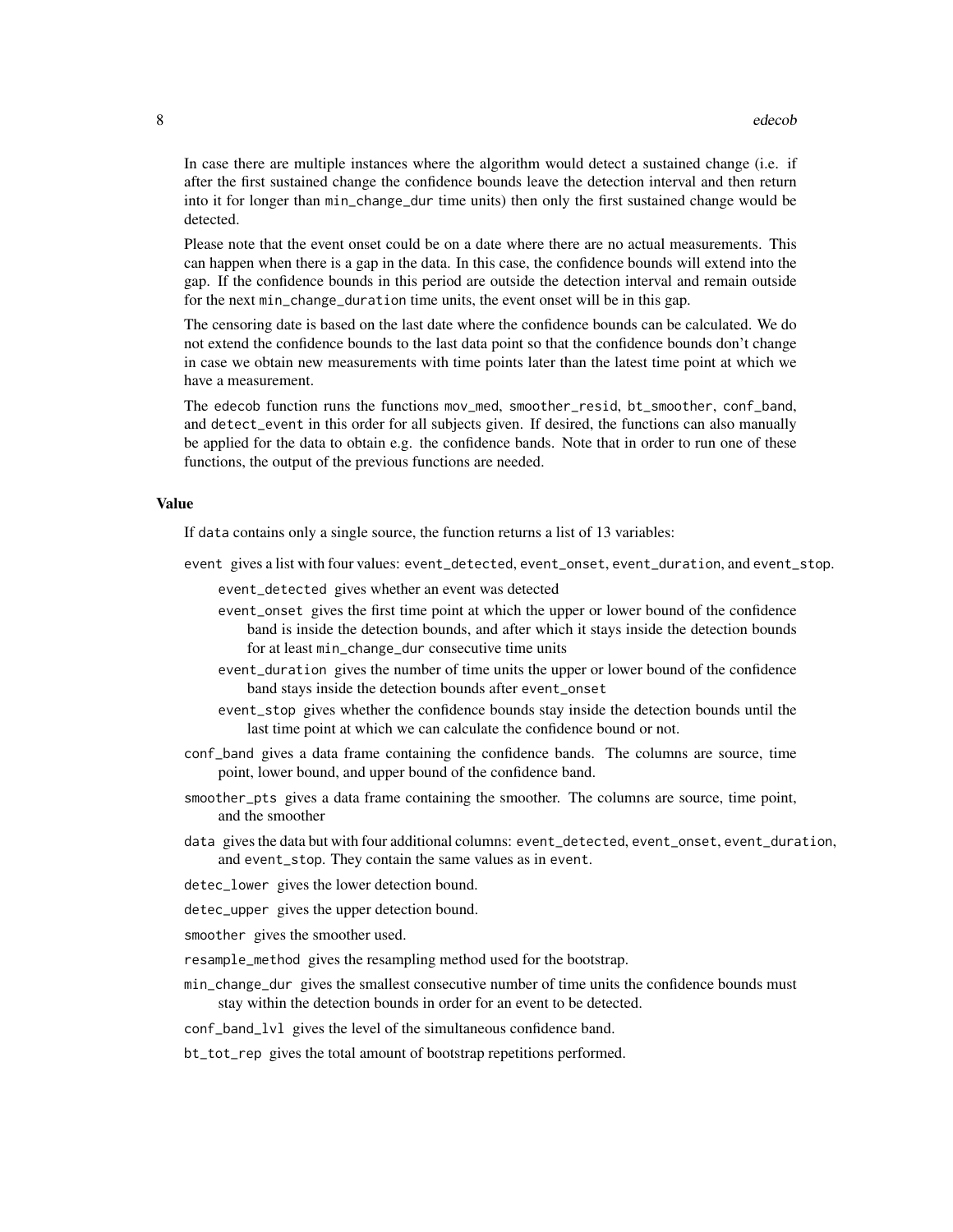#### edecob 99 and 200 million and 200 million and 200 million and 200 million and 200 million and 200 million and 200 million and 200 million and 200 million and 200 million and 200 million and 200 million and 200 million and

call gives the function call.

col\_names gives the original column names of the data.

time\_unit gives the unit of time used.

If data contains more than one source, the output will be a list with one more element than the number of sources in data. Every element in this list will again be a list named after the corresponding sources with 13 items as described above except for the last one. The last element in the list is called event\_info and is a data frame containing the information from event from each patient. event\_info will thus have the following columns: source, event\_detected, event\_onset, event\_duration, and event\_stop.

#### Mathematical background

The mathematical background will be explained in the following sections.

#### Moving Median

Consider a sample  $X_1, \ldots, X_n$  of size n and the reordering  $X_{(1)}, \ldots, X_{(n)}$  such that  $X_{(1)} \leq$  $X_{(2)} \leq \ldots \leq X_{(n)}$ , commonly called the order statistic. Then for *n* even the median usually defined as

$$
median(X_1, \ldots, X_n) = X_{(k)}, \text{where } k = n/2.
$$

In the case where  $n$  is odd the median is defined as

$$
median(X_1,...,X_n) = 1/2(X_{(k)} + X_{(k+1)}),
$$
 where  $k = n/2$ .

Let the study days at which the measurements  $X_1, \ldots, X_n$  were taken be  $t_1, \ldots, t_n$ . Let T a fixed positive amount of time. Then the moving median at time point t with window size  $T$  is defined as

$$
S(t) = median(X_j|t - T/2 \le t_j \le t + T/2).
$$

#### The Model

An autoregressive (AR) model is used to model the residuals of the smoother  $\eta$ :

$$
Y(t) = S(t) + \eta(t)
$$

$$
\eta(t) = \sum_{j=1}^{p} \phi_j \eta(t - j) + \epsilon
$$

where variable t is the study day,  $Y(t)$  the data point at study day t,  $S(t)$  a smoother,  $\eta(t)$  the difference between the smoother and the measurement at study day  $t$ ,  $p$  the order of the AR model,  $\phi_i$  the coefficients of the AR model, and  $\epsilon$  the error of the AR model. The order is calculated using the Akaike information criterion (AIC) if it was not given in the function call.

#### Bootstrap

In the following, the star \* denotes a bootstrapped value. The bootstrap procedure is as follows:

- 1. Compute the smoother  $S(t)$ .
- 2. Compute the residuals  $\eta(t_i) = Y(t_i) S(t_i)$ .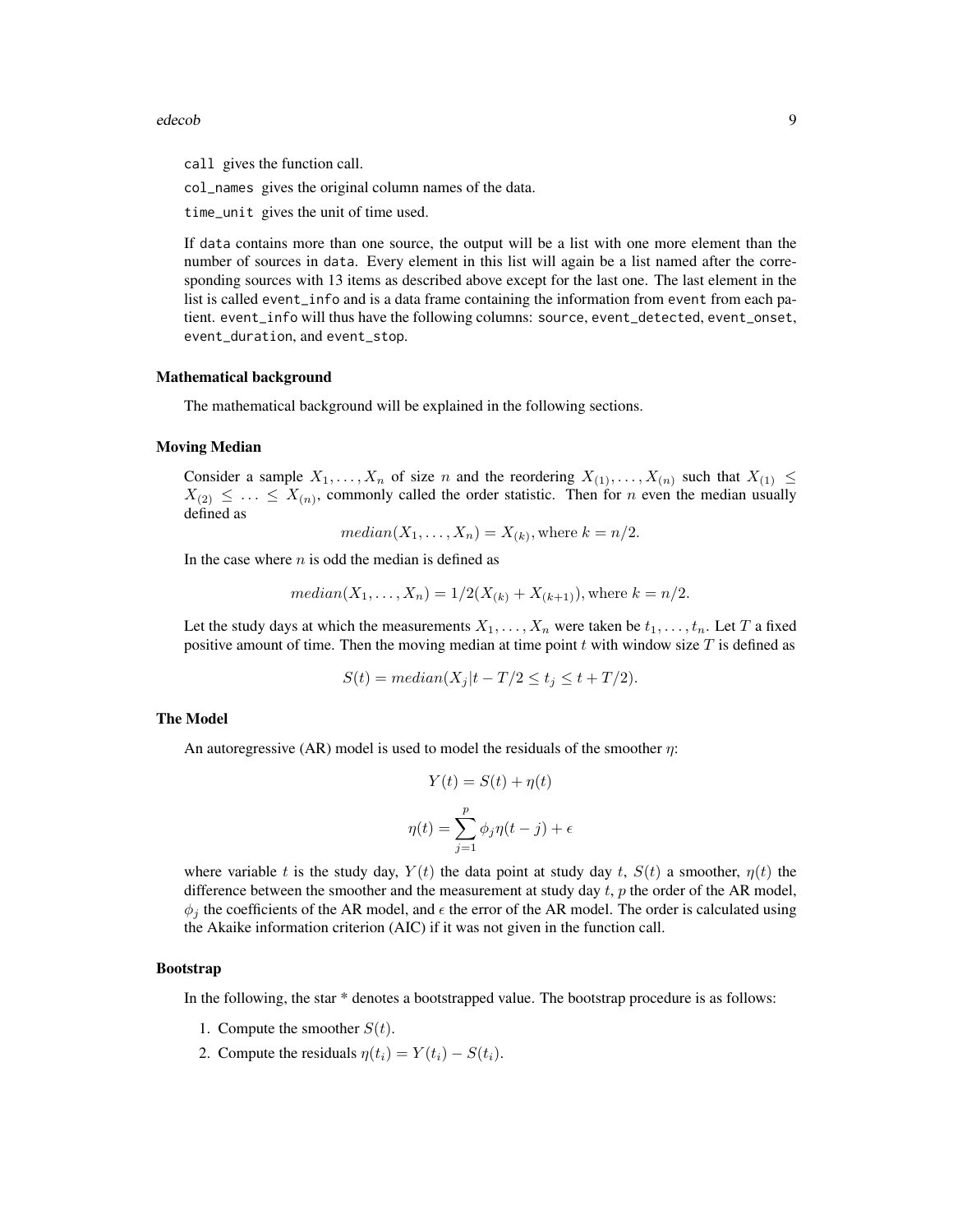- <span id="page-9-0"></span>3. Fit an AR(p) model to  $\eta(t_i)$  to obtain the coefficients  $\phi_1, \ldots, \phi_p$  and  $\epsilon(t_i) = \eta(t_i) - \sum_{j=1}^p \phi_j \eta(t_i - t_j)$  $t_{i-j}$ ) the error of the AR model.
- 4. Randomly choose a  $\epsilon(t_i)^*$  with replacement from  $\epsilon(t_{p+1}), \ldots, \epsilon(t_n)$  to obtain

$$
Y(t_i)^* = S(t_i) + \eta(t_i)^*,
$$

where

$$
\eta(t_i)^* = \sum_{j=1}^p \phi_j \eta(t_{i-j})^* + \epsilon(t_{i-j})^*
$$

the bootstrapped residuals of the smoother.

- 5. Compute  $S(\cdot)^* = g(Y(t_1), \ldots, Y(t_n))$  where g is the function with which the smoother is calculated.
- 6. Repeat steps 4 and 5 bt\_tot\_rep times to obtain  $S(t_i)_b^*$  for  $\beta = 1, \ldots,$  bt\_tot\_rep.

#### Calculation of the Confidence Bounds

The confidence bounds are calculated as follows:

1. We compute the quantiles

$$
q_x(t_i), q_{1-x}(t_i) = 1, \ldots, N
$$

where

$$
q_x(t_i) = \inf \{ u; P^*[S(t_i)]_b^* - S(t_i) \le u \} \ge x \}
$$

is a pointwise bootstrap quantile,  $S(t_i)$ <sup>\*</sup> the bootstrapped smoother, and N the number of measurements or rows in data, in our case the number of rows.

2. We vary the pointwise error  $x$  until

$$
P^*[q_x(t_i) \leq S(t_i)_b^* - S(t_i) \leq q_{1-x}(t_i) \forall i = 1, ..., N] \approx 1 - \alpha.
$$

In other words, until the ratio of bootstrap curves that have all their points within  $[q_x(t_i), q_{1-x}(t_i)]$ is approximately  $1 - \alpha$ .

3. We define

$$
I_n(t_i) = [S(t_i) + q_x(t_i), S(t_i) + q_{1-x}(t_i)] \forall i = 1, ..., N
$$

the confidence bounds. Then  $I_n(t_i); i = 1, \ldots, N$  is a consistent simultaneous confidence band of level  $1 - \alpha$ .

#### References

Bühlmann, P. (1998). Sieve Bootstrap for Smoothing in Nonstationary Time Series. *The Annals of Statistics*, 26(1), 48-83.

Hogg, R., McKean, J. and Craig, A. (2014). *Introduction to mathematical statistics.* Harlow: Pearson Education.

#### See Also

[summary.edecob](#page-14-1), [plot.edecob](#page-12-1)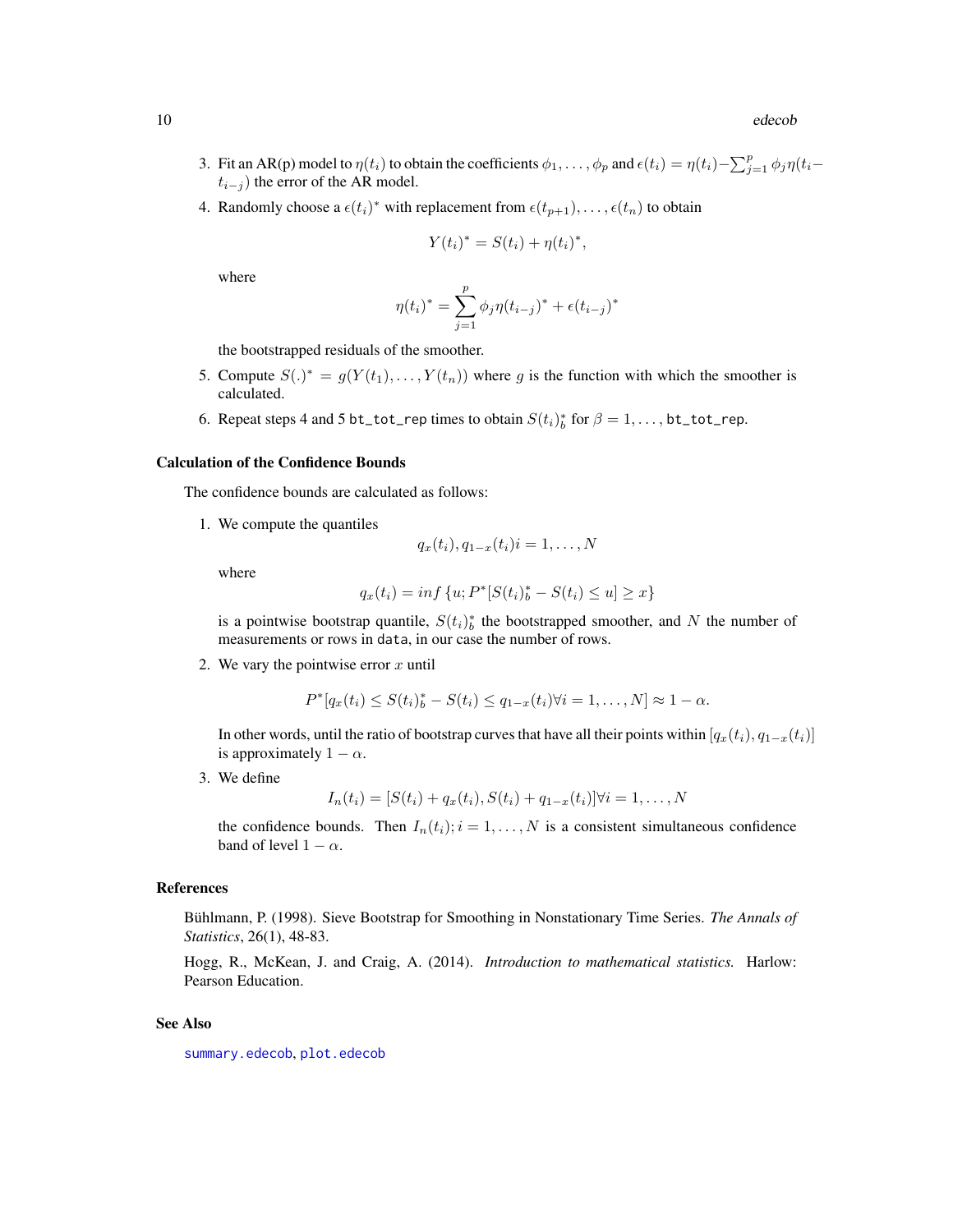#### <span id="page-10-0"></span>example\_data 11

#### Examples

```
library(edecob)
# Let us examine the example_data dataset
head(example_data, 3)
#> subject study_day jump_height
#> 1 Subject 1 1 55.60844
#> 2 Subject 1 4 57.77688
#> 3 Subject 1 7 57.59584
# We apply the main fuction of the package onto our example_data
example_event <- edecob(example_data, med_win = c(-21,21), bt_tot_rep = 10,
                      min_change_dur = 70)
#> Warning in edecob(example_data, med_win = c(-21, 21), bt_tot_rep = 10,
#> min_change_dur = 70) :
#> Removing rows where value is NA
names(example_event)
#> [1] "Subject 1" "Subject 2" "event_info"
# example_event contains the event data for each source
plot(example_event$`Subject 1`)
plot(example_event$`Subject 2`)
# example_event also contains a data frame containing the event information for all patients
example_event$event_info
#> event_detected event_onset event_duration event_stop
#> Subject 1 TRUE 115 138 TRUE
#> Subject 2 FALSE 306 68 FALSE
# Using this data frame, we can draw a survival plot
library("survival")
plot(survfit(Surv(time = event_onset, event = event_detected) \sim 1,
            data = example_event$event_info),
    conf.int = FALSE, xlim = c(\emptyset, 35\emptyset), ylim = c(\emptyset, 1), mark.time = TRUE,
    xlab = "Study Day", ylab = "Survival Probability", main = "Survival plot")
```
example\_data *Artificially generated data for examples*

#### Description

A dataset in the long format containing the jump height of 3 subjects over 300 days.

#### Usage

example\_data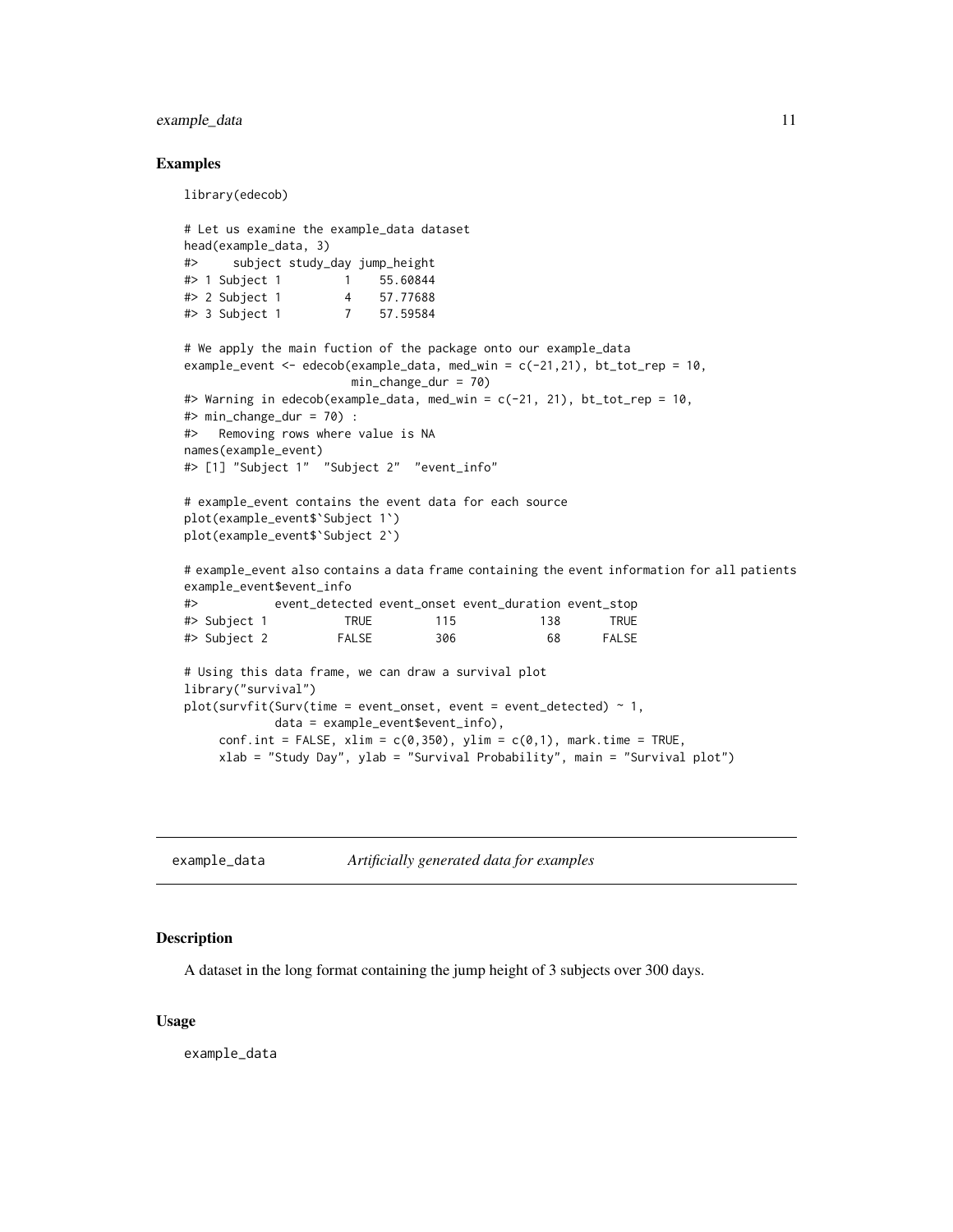12 mov\_med and the state of the state of the state of the state of the state of the state of the state of the state of the state of the state of the state of the state of the state of the state of the state of the state of

#### Format

A dataframe with 317 rows and 5 variables:

subject The subject identifier time\_point The point in time from which the data is collected, in days jump\_height The jump height, in cm detect\_lower The lower detection bound for the subject detect\_upper The upper detection bound for the subject

mov\_med *Moving Median over a Time Window*

#### Description

Calculates the moving median over a time window around a time point for the all time points between the first and last time point provided.

#### Usage

 $mov\_med(data, med\_win = c(-42, 42), min\_pts\_in\_win = 1)$ 

| data       | A data frame in long format containing the data for which events is to be de-<br>tected. This means that each measurement corresponds to a row and the columns<br>are (in order): source (the device or person from which the data was collected),<br>point in time, and measurement value. If custom detection bounds are chosen,<br>the folloing two columns must be added: lower detection bound, and upper de-<br>tection bound. |
|------------|--------------------------------------------------------------------------------------------------------------------------------------------------------------------------------------------------------------------------------------------------------------------------------------------------------------------------------------------------------------------------------------------------------------------------------------|
|            | The source is expected to be a string; the time point are integers; measurements,<br>and detection bounds are expected to be numerical. The detection bounds are in<br>absolute value in the same unit as the values and each is expected to be identical<br>for the same source.                                                                                                                                                    |
|            | In case detection is wanted for a one sided change (e.g. give an event if the<br>confidence bounds drop below a threshold) then the upper or lower detection<br>bound can be chosen to be Inf or -Inf respectively.                                                                                                                                                                                                                  |
| $med_w$ in | A vector containing two numbers specifying the window over which the moving<br>median is to be taken. More specifically, when given a certain time point, the<br>numbers specify the maximum number of time units difference that a time point<br>can have such that that data point will be considered for the moving median.<br>Note that the first number must be smaller than the second number. The numbers<br>may be negative. |
|            | min_pts_in_win The minimal number of measurements required to be in the time window in<br>order for the median to be calculated.                                                                                                                                                                                                                                                                                                     |

<span id="page-11-0"></span>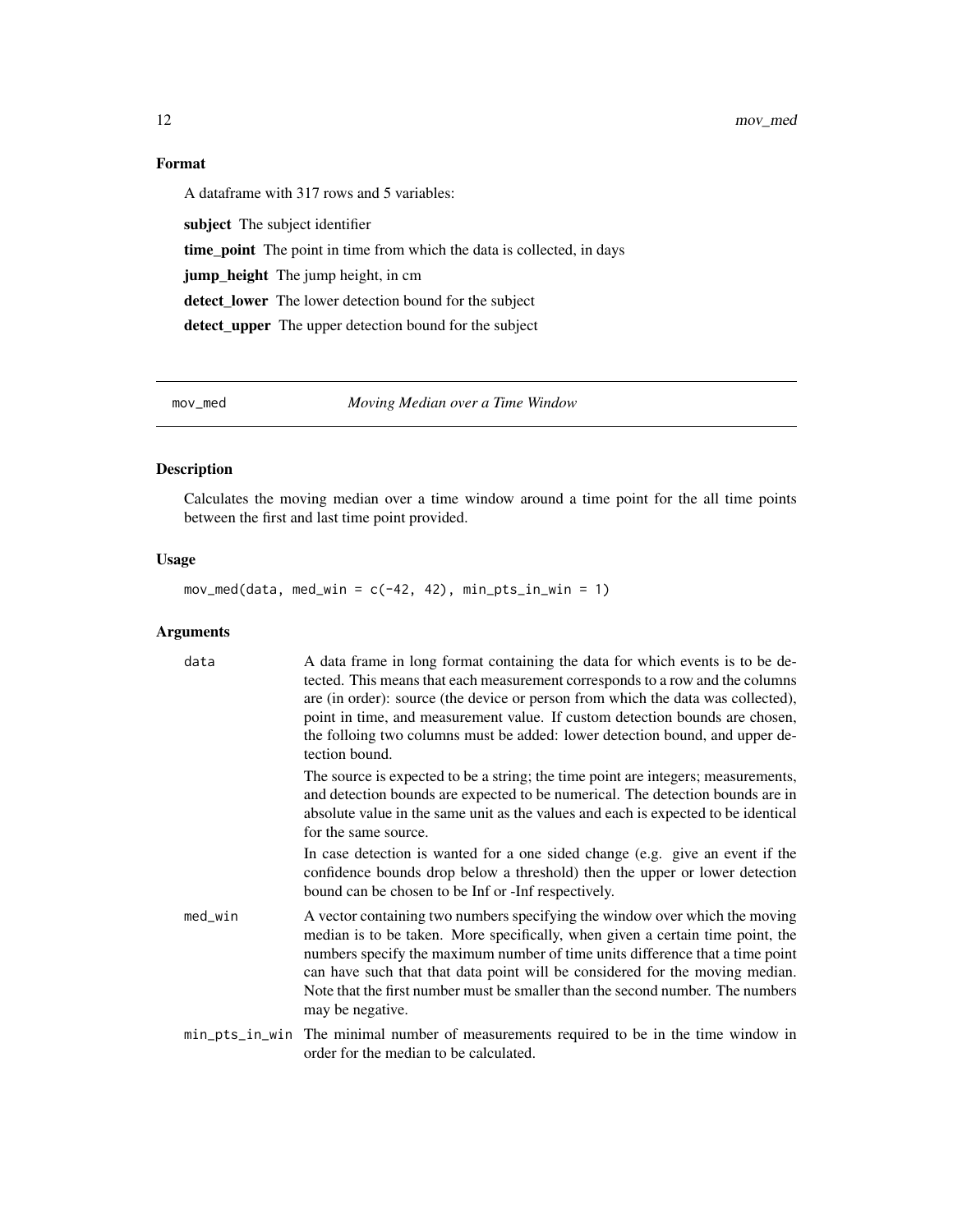#### <span id="page-12-0"></span>plot.edecob 13

#### Details

Consider a sample  $X_1, \ldots, X_n$  of size n and the reordering  $X_{(1)}, \ldots, X_{(n)}$  such that  $X_{(1)} \leq$  $X_{(2)} \leq \ldots \leq X_{(n)}$ , commonly called the order statistic. Then for *n* even the median usually defined as

$$
median(X_1, \ldots, X_n) = X_{(k)}, \text{where } k = n/2.
$$

In the case where  $n$  is odd the median is defined as

$$
median(X_1,...,X_n) = 1/2(X_{(k)} + X_{(k+1)}),
$$
 where  $k = n/2$ .

Let the study days at which the measurements  $X_1, \ldots, X_n$  were taken be  $t_1, \ldots, t_n$ . Let T a fixed positive amount of time. Then the moving median at time point  $t$  with window size  $T$  is defined as

$$
S(t) = median(X_j|t - T/2 \le t_j \le t + T/2).
$$

For the initial time points where the time difference between the first data point and the time point for which we are calculating the median is less than half the width, we do not have enough data points to form a window which has the same size to both sides of the time point. In this case fewer data points are used to calculate the median and the time window is not symmetric around the time point for which we are calculating the median.

No median is calculated if the time difference between the last data point and the current time point for which we are calculating the median is less than half the width. We do not calculate the median using a smaller time window so that the values do not change upon receiving new data with time points newer than that of the old data.

#### Value

A data frame containing the values of the moving median, the study day to which it corresponds, the time window from which it was calculated, and the subject id corresponding to the data.

<span id="page-12-1"></span>plot.edecob *Plot Event Data*

#### Description

Generates a ggplot2 visualizing the data and event if any detected.

#### Usage

```
## S3 method for class 'edecob'
plot(x, \ldots)
```

| X | The output of the edecob function for one subject. It is an object of class edecob |
|---|------------------------------------------------------------------------------------|
|   | containing the data and the event information.                                     |
| . | Other arguments like title, xlab, or ylab. If the plot should be returned, write   |
|   | $output = TRUE.$                                                                   |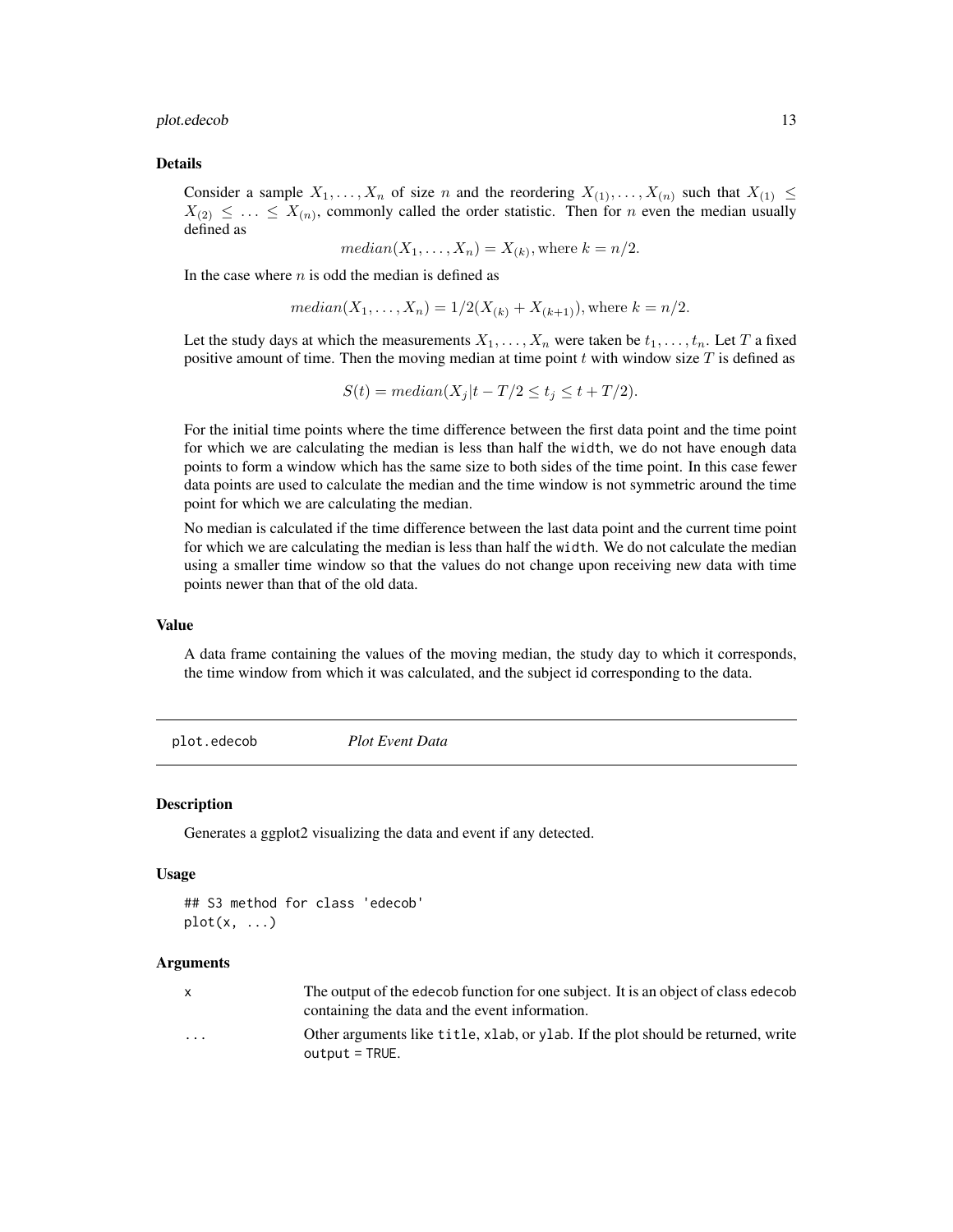#### <span id="page-13-0"></span>Details

The data points are plotted on the x-axis with the time point on the y-axis. The data from the learning period are gray. The baseline period is outlined by two vertical blue lines. The smoother is plotted in orange. The confidence bound is the blue area. If an event is detected, a red triangle will mark the detection day.

If the parameter output = TRUE is given to the function, the function will output the ggplot. The plot can then be manipulated using the usual functions from the ggplot2 package.

#### Value

None. If output = TRUE was written in function call, a ggplot object that visualizes the data will be returned. The returned plot will not contain the the text at the bottom.

<span id="page-13-1"></span>smoother\_resid *Residuals of the Smoother*

#### Description

Calculate the residuals of the smoother to the data points.

#### Usage

smoother\_resid(data, smoother\_pts)

#### **Arguments**

| data         | A data frame in long format containing the data for which events is to be de-<br>tected. This means that each measurement corresponds to a row and the columns<br>are (in order): source (the device or person from which the data was collected),<br>point in time, and measurement value. If custom detection bounds are chosen,<br>the folloing two columns must be added: lower detection bound, and upper de-<br>tection bound. |
|--------------|--------------------------------------------------------------------------------------------------------------------------------------------------------------------------------------------------------------------------------------------------------------------------------------------------------------------------------------------------------------------------------------------------------------------------------------|
|              | The source is expected to be a string; the time point are integers; measurements,<br>and detection bounds are expected to be numerical. The detection bounds are in<br>absolute value in the same unit as the values and each is expected to be identical<br>for the same source.                                                                                                                                                    |
|              | In case detection is wanted for a one sided change (e.g. give an event if the<br>confidence bounds drop below a threshold) then the upper or lower detection<br>bound can be chosen to be Inf or -Inf respectively.                                                                                                                                                                                                                  |
| smoother_pts | A data frame containing the smoother. Preferably the output of one of the<br>smoother functions included in this package.                                                                                                                                                                                                                                                                                                            |

#### Value

A vector of the same length as data containing the residuals.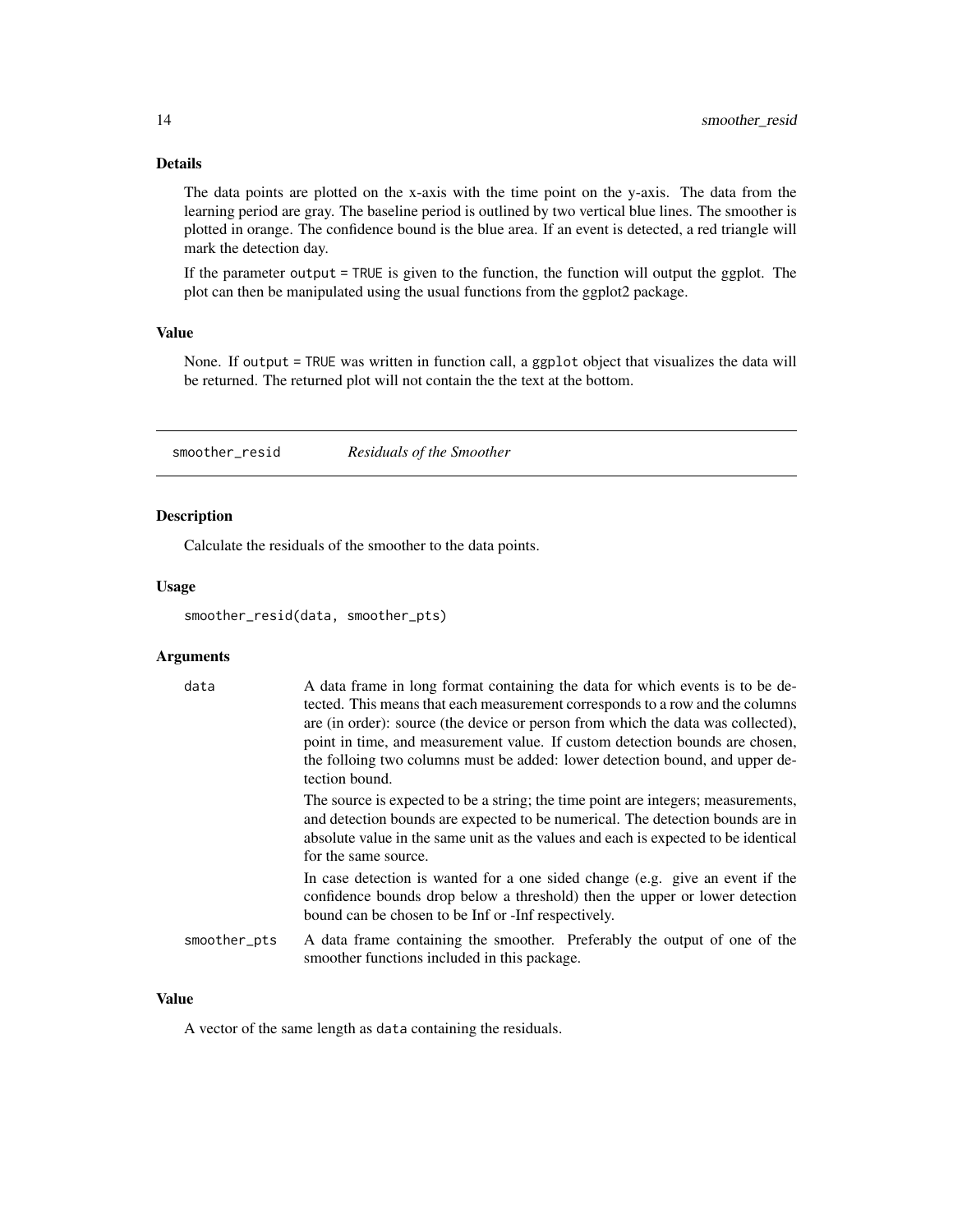<span id="page-14-1"></span><span id="page-14-0"></span>

#### Description

summary method for class "edecob", gives a summary of an edecob object

#### Usage

```
## S3 method for class 'edecob'
summary(object, ...)
```
#### Arguments

| object | An object of class "edecob" for which the summary will be shown. |
|--------|------------------------------------------------------------------|
| .      | Other arguments                                                  |

#### Value

A short summary whether an event was detected and the parameters of the edecob function call.